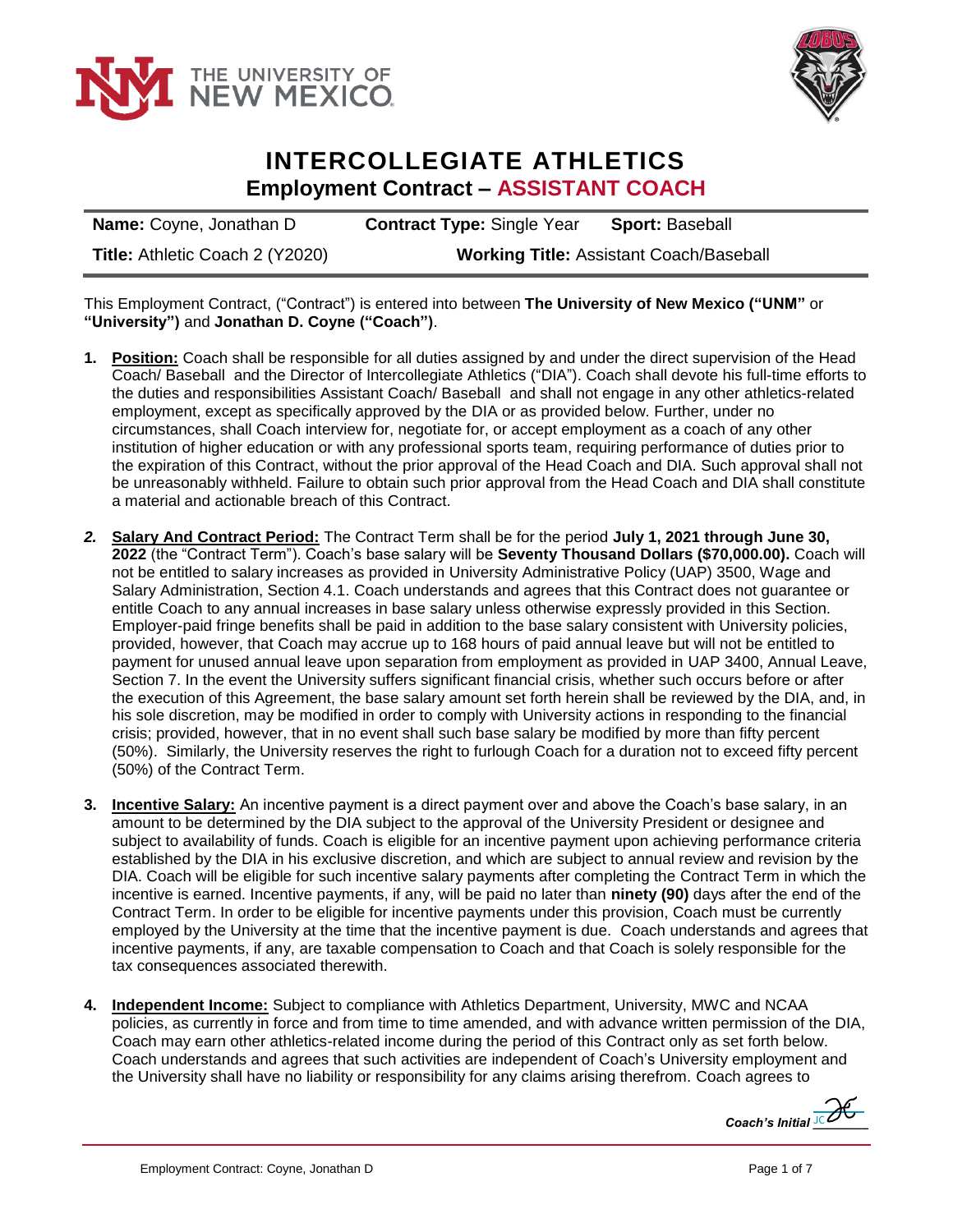indemnify the University and hold it harmless from any claims arising out of any independent contractual or other business and/or employment arrangements with third parties. Coach's advance written requests pursuant to this Section shall include the sources and amounts of any independent income contemplated by this Section. Coach understands and agrees that Coach is solely responsible for any tax liability associated with such activities.

With the written permission of the DIA, Coach may organize and conduct or be employed by a camp, clinic, lessons, or sports league pursuant to the Athletics Department's summer camp policy. Coach understands and agrees to comply with all generally applicable University policies, NCAA and MWC rules, as well as the terms UNM Athletics' Camp Manual Policy and Procedures provided by the UNM Athletics Compliance office. Coach acknowledges that these policies, procedures and rules include, but are not limited to policies and rules regarding: licensing of University logos, trademarks, copyrighted material and the images and likenesses of University students and employees; income reporting; background checks; minors on campus; discrimination and harassment; and the appropriate use of University facilities. These activities are performed in addition to Coach's assigned duties and responsibilities, and shall not interfere with those assigned duties and responsibilities. Coach shall receive no compensation from the University in connection with these activities. Coach understands and agrees that Coach is solely responsible for any tax liability associated with such activities and that the University shall have no liability or responsibility for any claims arising therefrom. Coach shall be responsible for obtaining general liability insurance in accordance with insurance laws of the State of New Mexico, and will name the University as a third-party beneficiary of such insurance policies. Coach agrees to indemnify the University and hold it harmless from any claims arising out of any camprelated activities.

- **5. Duties and Responsibilities:** Under the supervision and direction of the Head Coach/ Baseball and the DIA, Coach shall be responsible for assisting the Head Coach to achieve, in an efficient and effective manner, the goals and objectives of the University's Intercollegiate Baseball Program and the Department of Intercollegiate Athletics as established by the DIA. Said goals and achievements shall be in concert with the mission of the Department of Intercollegiate Athletics and the University, including the planning development, implementation and maintenance of an NCAA Division I Baseball program that is characterized by excellence, exemplified by academic achievement and development of character, maturity and a sense of fair play in Baseball . To that end:
	- **a.** Coach shall perform his duties and responsibilities under this Contract to the reasonable satisfaction of the Head Coach and DIA, including but not limited to, assisting the Head Coach in the recruitment of student athletes consistent with all NCAA and MWC regulations, coaching and instruction of student athletes as well as all responsibilities normally associated with and performed by an Assistant Coach to the Head Coach of an NCAA Division I Baseball program at a member institution of the Mountain West Conference or other major NCAA Division I institution. Coach agrees to maintain a courteous and collegial working relationship with Athletics Department and University staff and faculty. Coach shall perform all duties set forth in this Contract and reasonably assigned by the Head Coach/ and DIA including, without limitation, assisting in the development and implementation of recruiting plans and strategies consistent with all applicable NCAA and MWC regulations; and, in general shall be responsible for evaluating, recruiting training conditioning, instructing, supervising, disciplining and coaching student athletes to prepare them to compete in the MWC and against college competition at the national level.
	- **b.** Coach shall be responsible for assisting the Head Coach and use his best efforts to ensure that institutional control of the Baseball program is sustained through the development, implementation and maintenance of a vigorous and effective program for compliance with all NCAA, and MWC regulations and bylaws, and all policies of the University.
	- **c.** Coach shall act and speak positively about the University and the University's athletic programs in private and public forums.

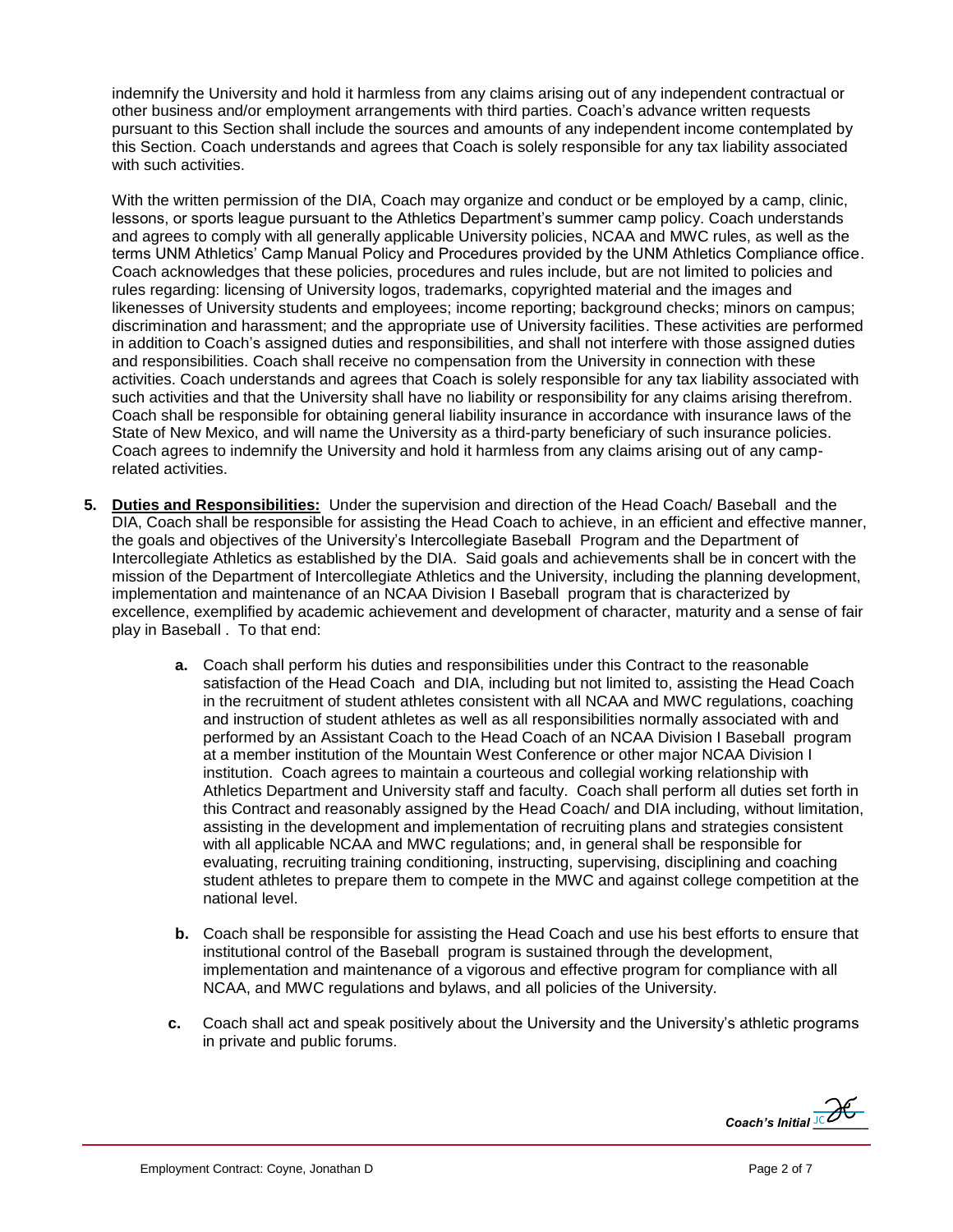- **d.** Coach shall perform his duties and responsibilities while comporting himself at all times in a professional and personal manner consistent with good sportsmanship and with the high moral, ethical and academic standards of the University and the Department, the MWC, and the NCAA.
- **e.** At no time shall Coach be involved in discreditable conduct that is inconsistent with professional standards of the University, or that is seriously prejudicial to the best interests of the University, or that violates the University's mission in a substantive manner.
- **f.** Coach shall exercise due care such that any personnel under his responsibility or supervision shall comport themselves in a similar manner.
- **g.** Coach shall make every reasonable effort to ensure that all student athletes' academic requirements are met in cooperation with and in support of the University faculty and administration.
- **h.** Coach recognizes and supports the importance to the University of its academic policies, standards and requirements and Coach hereby agrees to abide by and support these and any future academic standards adopted by the University, in all aspects of his duties and set forth herein.
- **i.** Coach shall not disclose or use any secret, proprietary, or confidential information about the University or its business affairs or activities, all of which shall be deemed "confidential information," except during the term hereof and then only for the benefit of the University.
- **j.** Coach, as a recognized and notable spokesperson for intercollegiate athletics and education, shall support the University administration mission, policies and decisions, in all of his dealing and activities with the public
- **6. Conduct of Athletics Personnel:** Coach, hired to administer, conduct, and/or coach intercollegiate athletics, shall act with honesty and sportsmanship at all times in promoting the honor and dignity of fair play in the context of the high standards associated with collegiate competitive sports. Coach understands and agrees that honesty and sportsmanship at all times, and the promotion of the honor and dignity of fair play in the context of the high standards associated with collegiate competitive sports, are material to this Contract, and that any conduct that undermines these values may be grounds for discipline, which can include termination for cause in accordance with Section 10.

Coach acknowledges that negative statements concerning the Athletics Department, the University, and the State of New Mexico made to the media or in public may be detrimental to recruiting, fundraising, and the morale of coaches, staff and players in the Baseball program and other programs of intercollegiate athletics and the reputation of the University. Therefore, Coach agrees that Coach is highly encouraged that whenever appropriate and in a timely manner, will first direct any complaint or criticism that Coach may have of a particular University Sports Program, the Athletics Department or the University to the DIA before directing the complaint or criticism to anyone else. This shall not prohibit Coach from making communications protected by whistleblower laws. Further, Coach shall make reasonable efforts to project a positive image with respect to the University, Athletics Department, and Baseball Program. Any conduct that disparages the Baseball Program, Athletics Department or the University may be grounds for discipline, which can include termination for cause in accordance with Section 10.

Coach shall not engage in activities or conduct injurious to the reputation of the University, including without limitation, repeatedly conveying to one person, or conveying to an assembled public group, negative information concerning the University.

**7. Unethical Conduct:** Coach will refrain from unethical conduct. Unethical conduct may include, but is not limited to, the following examples of misconduct:

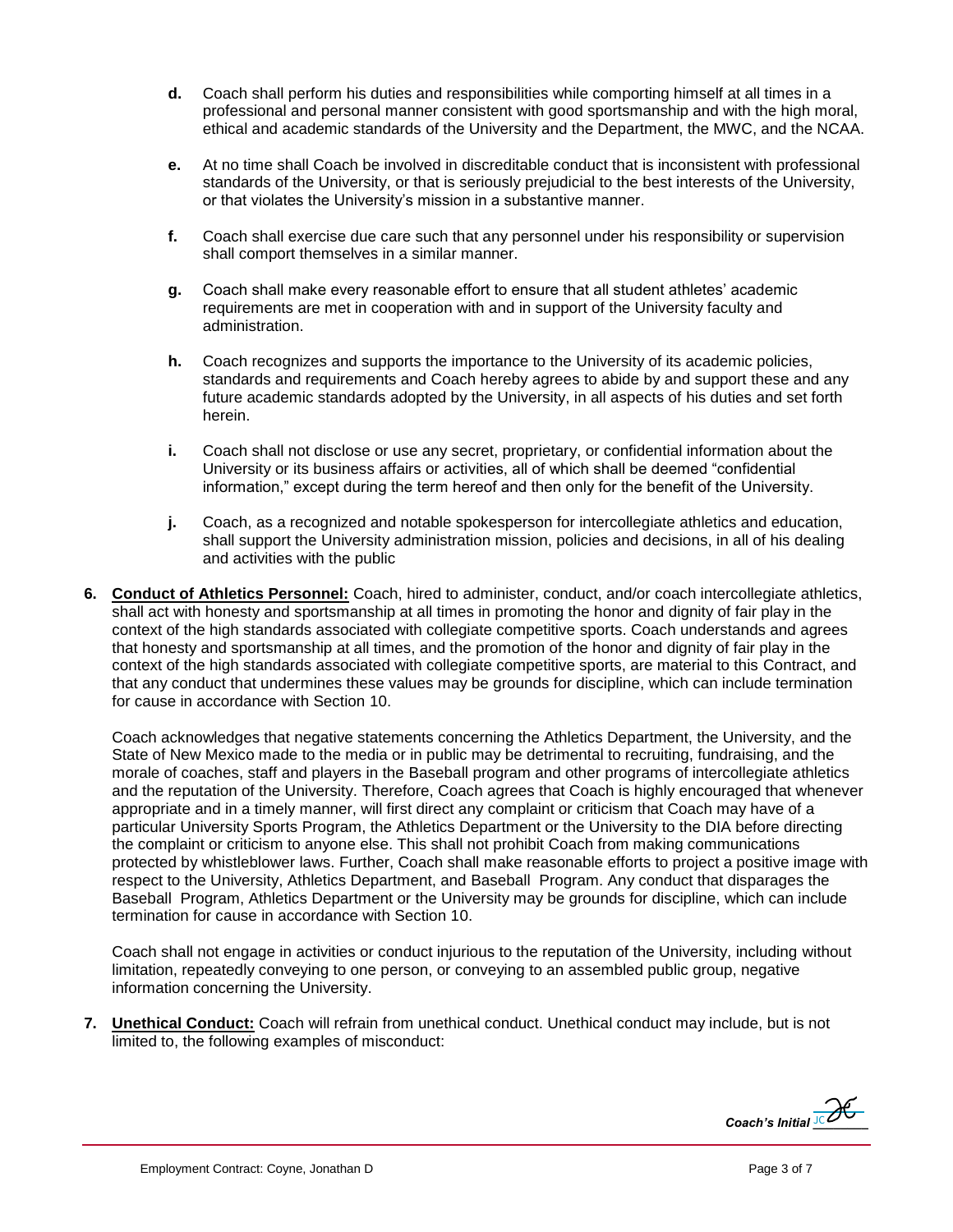- **a.** Refusal to furnish information relevant to an investigation of a possible violation of an NCAA regulation when requested to do so by the NCAA or the University;
- **b.** Knowing involvement in arranging for fraudulent academic credit or false transcripts for a prospective or an enrolled student-athlete;
- **c.** Knowing involvement in offering or providing a prospective or an enrolled student-athlete an improper inducement or extra benefit or improper financial aid;
- **d.** Knowingly furnishing the NCAA or the University false or misleading information concerning Coach's involvement in or knowledge of matters relevant to a possible violation of an NCAA regulation;
- **e.** Receipt of benefits by Coach for facilitation or arranging a meeting between a student-athlete and an agent, financial advisor, or a representative of an agent or advisor (e.g., "runner");
- **f.** Refusal to furnish information relevant to an investigation of a possible violation of federal or state law or University policy when requested to do so by lawfully authorized federal or state agents or University officials or when otherwise required to report under University policy; or
- **g.** Refusal to comply with regulatory or policy requirements, including but not limited to the reporting requirements imposed by the Jeanne Clery Disclosure of Campus Security Policy and Campus Crime Statistics Act, Title IX of the Education Amendments of 1972 (the "Clery Act"), and any and all University policies relating thereto.

Coach's agreement to refrain from unethical conduct is a material term of Coach's employment and this Contract. Coach expressly understands and acknowledges that unethical conduct is sufficient justification for Termination of Contract for Cause as described in Section 10.

**8. Compliance With Laws, Policies, Rules and Regulations:** Coach shall be responsible for being fully knowledgeable of, and being in full compliance with, the policies, rules, and regulations of the University, the MWC, or any other conference with which the University may elect to affiliate, the NCAA (as they are currently in force and as they are amended from time to time), as well as applicable federal laws, including but not limited to the Clery Act; Title IX of the Education Amendments of 1972; applicable New Mexico laws; and University policies regarding crime reporting and sexual harassment, including, but not limited to sexual harassment, sexual misconduct, and sexual violence. Coach shall immediately report any apparent or confirmed violations of the above laws, policies, rules, and regulations occurring in the department to the university's compliance staff, the DIA, or UNM's Division of Human Resources, as well as other University official/departments as may be required by University policy. Upon receiving any information about a person who has experienced sexual misconduct, harassment, sexual assault or other sexual violence, Coach shall also report the information to UNM's Office of Compliance, Ethics and Equal Opportunity (CEEO) within 24 hours, or as soon as reasonably practicable, by calling CEEO at 505-277-5251 or by email at [oeounm@unm.edu.](mailto:oeounm@unm.edu) Failure by Coach to report immediately to the University's athletics compliance staff and, as appropriate the DIA or other responsible University official/department, any alleged violations of University, MWC or NCAA policies, rules or regulations by Coach or, upon becoming aware of violations by any coaches, staff members, student-athletes, or other persons under Coach's supervision that become known to Coach, which failure, in the reasonable opinion of the DIA (i) creates material risk for the University or Program or (ii) negatively affects the University or the Program in a material manner, shall subject Coach to disciplinary or corrective action as set forth in the NCAA enforcement procedure. Such failure to report shall also subject Coach to immediate suspension, at the University's sole discretion, for a period of time without pay, or termination as described in Section 10.

If the University determines that Coach is in violation of MWC or NCAA rules and regulations while employed by the University, or was in violation of NCAA or conference rules and regulations during prior employment at another NCAA member institution, Coach shall be subject to disciplinary or corrective action as set forth in the NCAA enforcement procedure and may be suspended without pay by the University at the University's reasonable discretion for a period of time not to exceed ninety (90) days, or terminated as described in

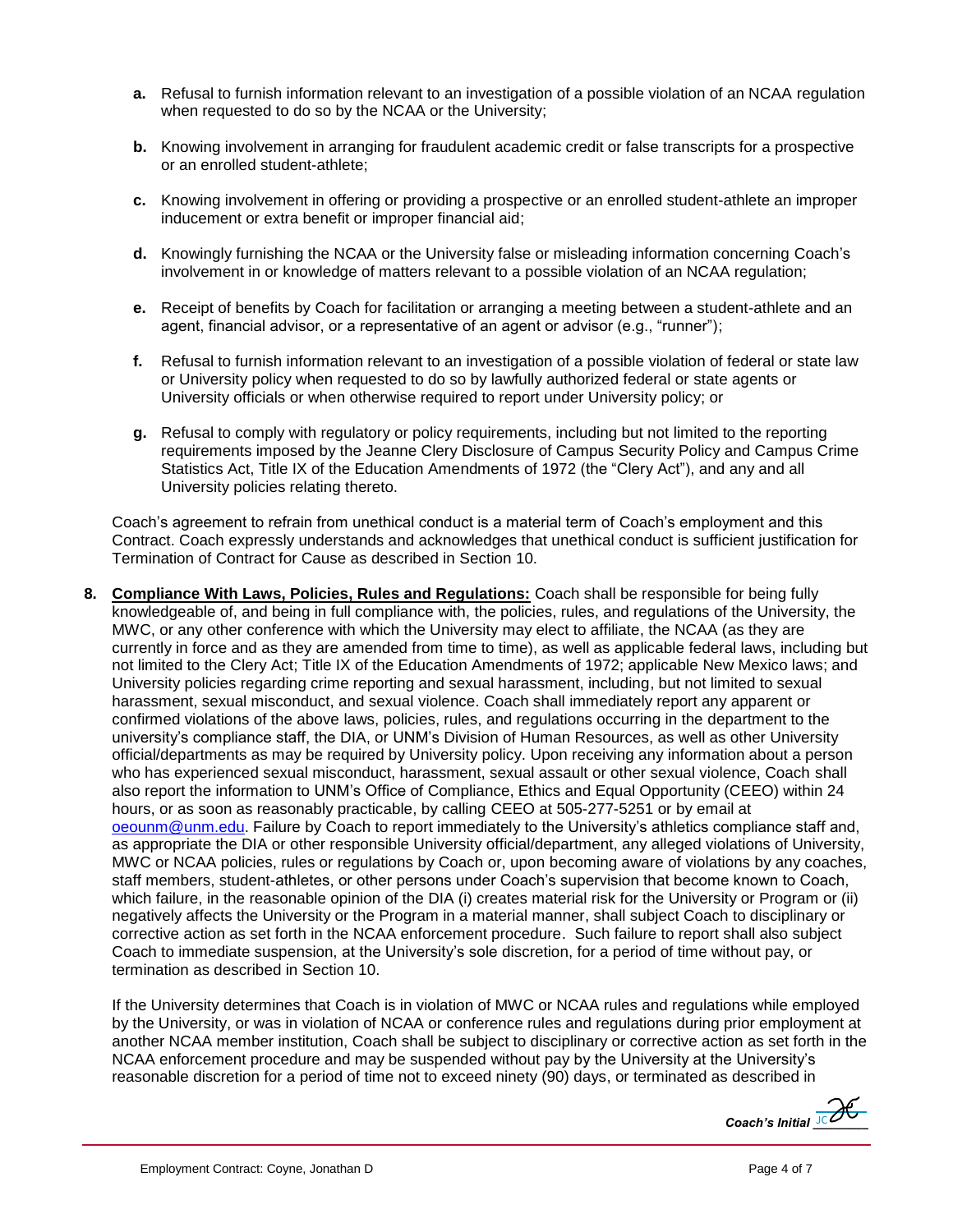Section 10. If Coach fails to meet his obligations as stated in this Section or fails to complete any Universityrequired training within six (6) months of the beginning of Coach's employment, or otherwise fails or refuses to meet his obligations under any law, regulation, policy or procedure, Coach may be subject to disciplinary action up to and including suspension and termination as described in Section 10.

Coach specifically acknowledges and agrees that Coach's compliance with applicable laws, policies, rules, and regulations are material obligations of this Contract.

- **9. Non-Applicability of University Employment Policies and Due Process Guarantees:** This Contract creates no expectancy of or property interest in continued employment with the University. Accordingly, no provisions of the University Administrative Policy manual (UAP) addressing or governing separation of employment, discipline and contract employees generally are applicable to Coach. No due process guarantees relating to progressive discipline, suspension, discharge, and appeal processes are accorded to Coach under this Contract. All rights, processes and notices afforded to Coach or required from Coach are specifically enumerated under sections 10, 11 and 12 of this Contract.
- **10. Termination of Contract for Cause:** The University reserves the right to immediately terminate this Contract for cause at any time. Cause includes, but is not limited to, violation of any material obligation of Coach under this Contract or any amendments hereto. In addition to a material breach of this Contract, the parties agree that the following non-exclusive list constitutes cause for termination under this Section:
	- **a.** insubordination;
	- **b.** Coach's neglect of, or failure or refusal to perform, his duties as Assistant Coach in any material respect after receiving written notice of such failure or refusal from the DIA;
	- **c.** Malfeasance involving misuse of University or donor funds in a single instance that totals more than \$1,000 or in repeated instances of lesser amounts;
	- **d.** Coach's failure to comport himself in a manner consistent with good sportsmanship or the moral, ethical or academic standards specified in this Contract or in University policies and regulations;
	- **e.** failure of Coach or any other person under his supervision and direction to comply with applicable standards or regulations of the MWC or the NCAA, federal or state law, or University rules, regulations or policies, as amended from time to time, regardless of whether such violation results in the imposition of sanctions or other consequences;
	- **f.** Coach's failure to promote an atmosphere of compliance or his failure to properly and effectively monitor personnel under his supervision and direction which results in material non-compliance by Coach's personnel, with applicable standards or regulations of the MWC or the NCAA, federal or state law, or University rules, regulations, or policies, as amended from time to time, regardless of whether such violation results in the imposition of sanctions or other consequences;
	- **g.** Coach's instruction to any assistant coach, student or other person to respond inaccurately or incompletely to any request or inquiry concerning a matter relevant to University's athletic programs or other institution of higher learning which shall be propounded by University, the NCAA, the MWC or other governing body having supervision over the athletic programs of University or such other institution of higher learning, or required by law;
	- **h.** Coach's failure to fully cooperate in the enforcement and implementation of any drug testing and/or education program established by the University, the MWC, the NCAA, or pursuant to federal or state law that is applicable to student athletes or other employees of the University;
	- **i.** Coach's being charged with, indicted for, pleading no contest to, or being convicted of (i) any felony; or, (ii) any misdemeanor involving gambling, drugs or alcohol. For purposes of termination of this

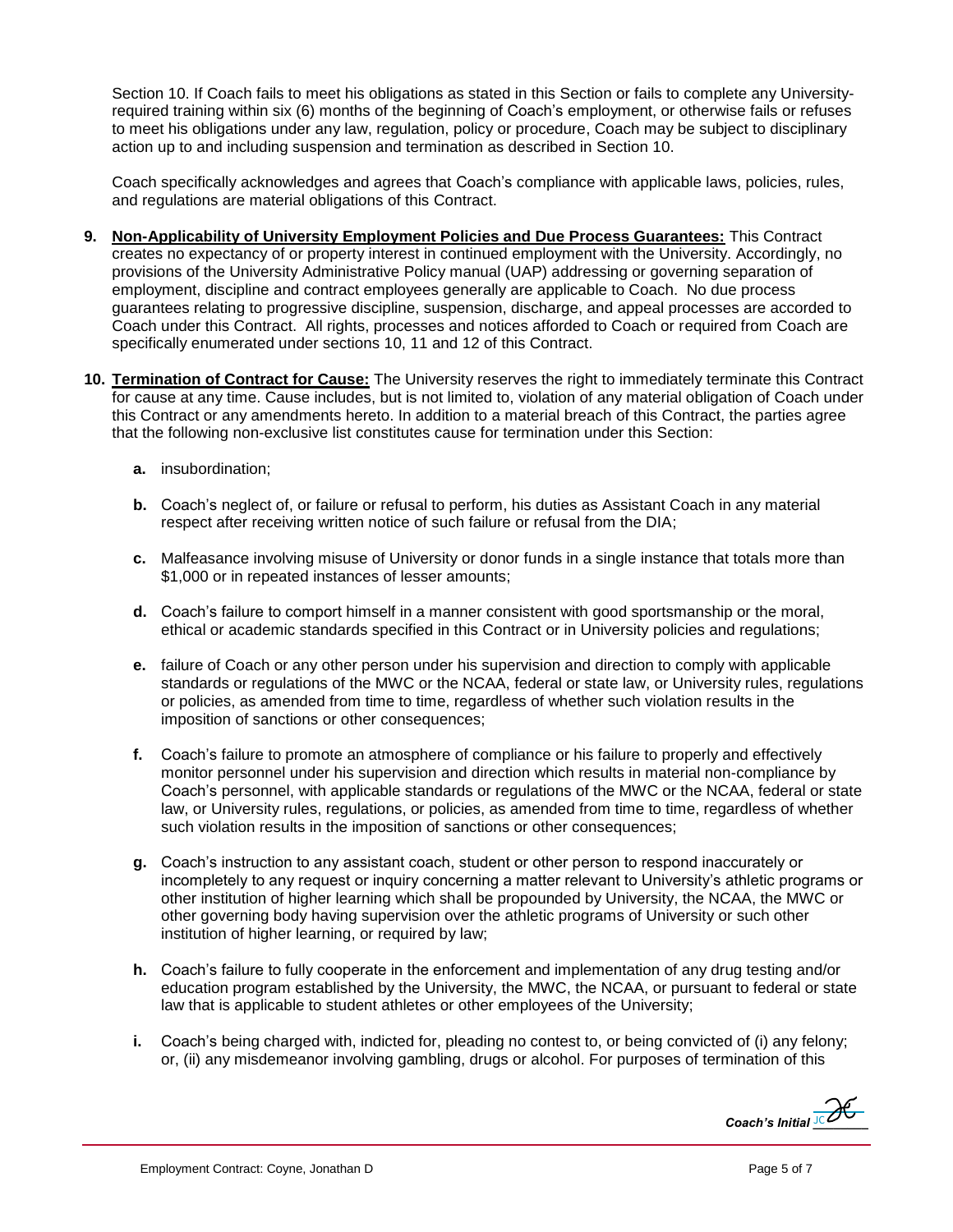Contract for cause, the parties agree that a conviction or plea will serve as conclusive evidence of the commission of the alleged crime by Coach;

- **j.** engaging in conduct which either (i) displays a continual, serious disrespect or continual, serious disregard for the mission of the University, (ii) brings Coach into public disrepute (ii) constitutes moral turpitude or breaches the high moral and ethical standards applicable to Coach as a visible representative of the University;
- **k.** major or repeated minor violation of policies, rules, or regulations of the University; major or repeated secondary infractions of the MWC or NCAA rules (including any similar infraction which may have occurred at Coach's prior employment); major or repeated minor violation of New Mexico or federal laws, regulations, or policies;
- **l.** Coach's misconduct, whether or not relating to Coach's employment, which is not in the best interest of the University or which violates the University's mission, interests, policies, or regulations, and which causes material damage to the reputation or dignity of the University or its athletics program;
- **m.** participating in any (i) gambling, bookmaking, wagering, or betting involving any athletic contest whatsoever wither by soliciting, placing or accepting a bet or wager or through a bookmaker, a pool, or any other method of gambling; or (ii) counseling, instruction, encouraging, or knowingly and intentionally permitting any student-athlete, assistant coach, or other individual under or subject to Coach's control, authority, or supervision to participate in such activity;
- **n.** failure to report promptly to the DIA in writing any violations or potential violations known to Coach of University Rules including, but not limited to, those by Coach, his assistant coaches, student athletes or other persons under the direct control or supervision of Coach;
- **o.** failure to take reasonable steps to ensure the physical and mental wellbeing of student athletes on the Baseball team;
- **p.** willful or grossly negligent conduct injurious to the University's Intercollegiate Baseball Program or the University;
- **q.** any other reason violation of policies of the University or its Athletics Department.

If this Contract is terminated for cause, the University shall have no further liability except for base salary and fringe benefits accrued to the date of termination.

Nothing in this Section shall prevent, limit or otherwise interfere with the University's right to terminate the services of the Coach without cause at any time subject to the provisions of Section 11 herein. Therefore, this Section creates no expectancy of or property interest in continued employment and no University Administrative Policy addressing or governing progressive discipline, discharge or the appeal process for discharge shall be applicable to Coach.

- **11. Contract Non-Renewal:** Coach expressly agrees that there exists no expectancy of renewal of this Contract beyond the term stated in Section 2 herein. Coach also expressly agrees that no notice that this Contract will not be renewed is required. Coach understands that this provision contradicts UAP 3240, Contract Employees, and expressly agrees that no notice is required. The obligations of the University and Coach pursuant to this Contract shall terminate with the termination or non-renewal of Coach's employment.
- **12. Termination by Disability or Death**: It is expressly understood and agreed that this is a personal service agreement between the parties and that in the event of the incapacity of Coach to the degree that he is rendered incapable of performing the obligations and duties contained in this Contract for a period of more than ninety (90) consecutive days, as certified by two (2) physicians selected or approved by the University, or his untimely demise, this Contract shall terminate and the University shall have no further financial or other